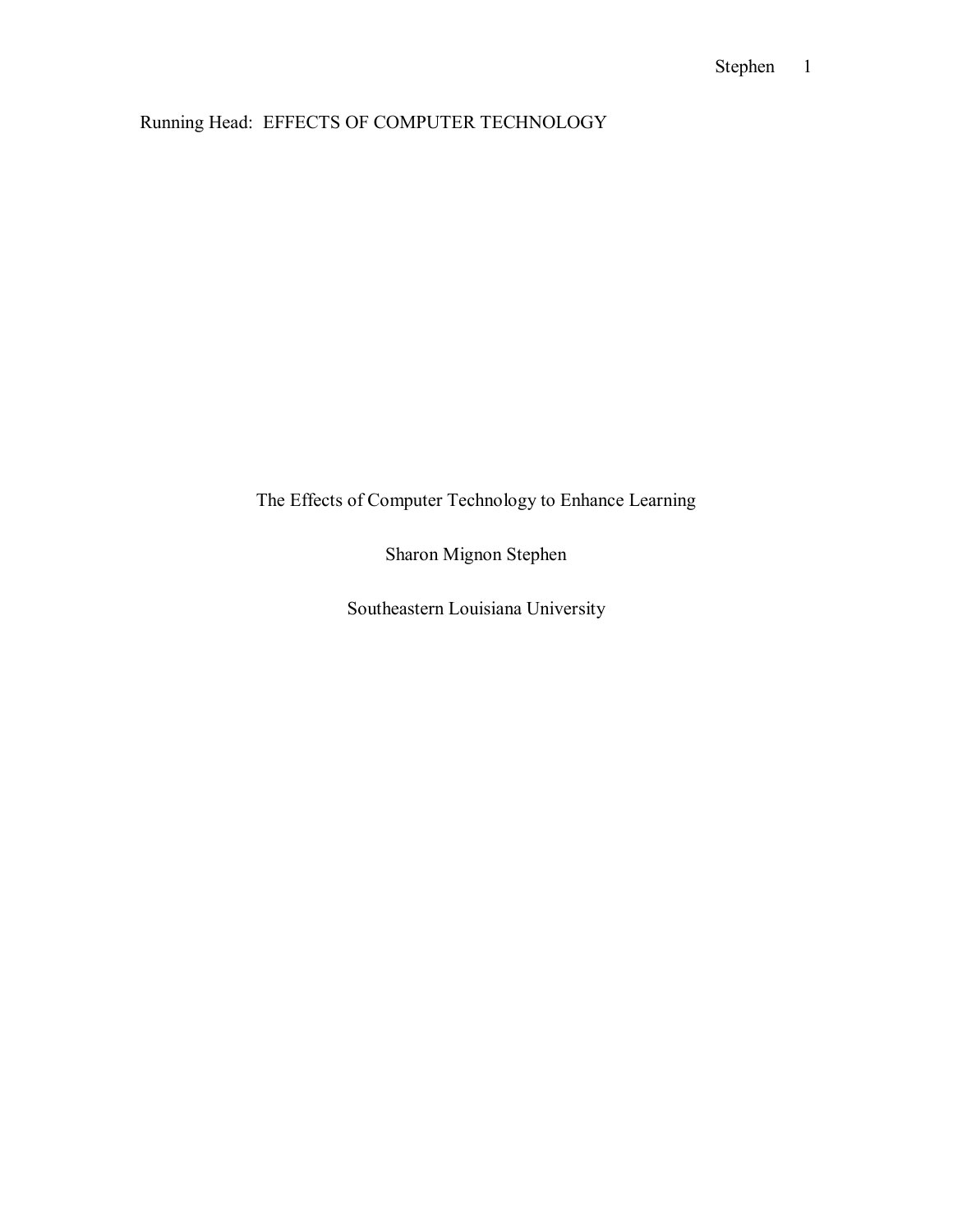## **Chapter One: Introduction**

 This study was designed to determine whether there is a difference in the use of the computer lab and mobile lab to enhance language arts and mathematics skills. This study will also address whether there is a difference in the use of the computer lab and mobile lab by grade level. This study will consist of teachers in kindergarten to fourth grade from a rural elementary school. The teachers will be given a survey to determine their use and effectiveness of the computer lab and mobile lab. Following the study, a faculty meeting will be held to discuss the results and create a plan of action to address any weaknesses and to utilize the strengths of the faculty and the student body.

### **Description**

 This study will identify the use of the computer lab and mobile lab to increase language arts and mathematics skills. It will also reveal the amount of use of the computer lab and mobile lab according to grade levels. Hopefully after the presentation of the study results, teachers would plan to utilize the computer lab and mobile lab with more self confidence knowing that support is available through the system operator and technologically advanced teachers.

#### **Hypothesis**

 It is hypothesized that the use of technology will enhance the teaching of language arts and mathematics skills more than rote teaching and that the third grade teachers utilize the mobile lab more than the kindergarten, first, second, and fourth grade teachers at St. Amant Primary School.

#### **Special Terms**

 A **computer lab** is a room of computers utilized for classroom instruction or for student instruction; not a traditional classroom.

 A **mobile lab** is a cart with laptop computers that can be move from one place to another to be utilized for classroom instruction or for student research.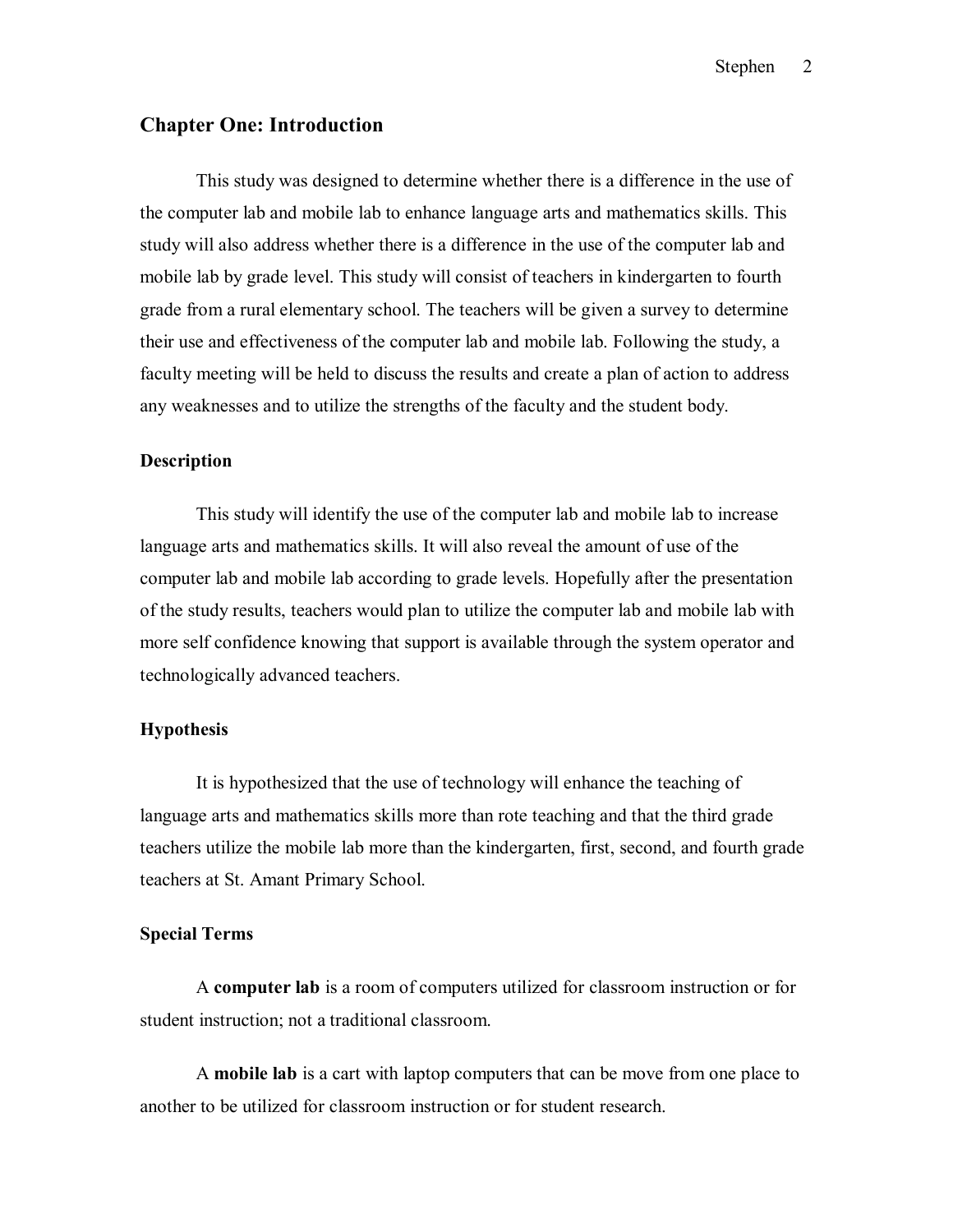**Plato software** is a innovative educational technology software that provides prescriptive, personalized instruction, technology-based teaching tools, standards-driven assessment, and data management to facilitate continuous academic improvement for all **learners** 

**Accelerated Reader (AR)** is a progress monitoring software assessment in wide use by primary and secondary schools for monitoring the practice of reading. There are three steps to using Accelerated Reader. First, the student chooses a book to read. Secondly, the student takes a quiz on the book read. Lastly, the teacher receives information that is intended to assist motivating reading, monitor progress, and target instruction.

**Starfall** is a free online program that promises to improve reading acquisition by using the internet to make it fun for the children and easy for the educators. The program was primarily designed for first grade, but it can be useful for pre-kindergarten, kindergarten, and second grade.

**Harcourt** is a global educational company that serves all students and teachers. Harcourt companies provide a variety of textbooks, workbooks, assessments, electronic learning materials, and professional development programs.

- Leadership Role As part of this research project, I will be responsible for collecting data about the teachers' use of the computer lab and mobile lab for academic enhancement and determining which grade level utilizes the computer lab and/or mobile lab the most. As third grade level chairman, I will be working with other faculty members to assist those who may have technical problems and to address any concerns about using the computer lab and mobile lab. I will also present the study results at a faculty meeting. I will compile and distribute a list of "tech-savvy" faculty members who are willing to personally assist fellow coworkers with basic troubleshooting problems.
- **School Description** St. Amant Primary is a rural, public primary school located in Ascension Parish in Southeast Louisiana in what is known as the Industrial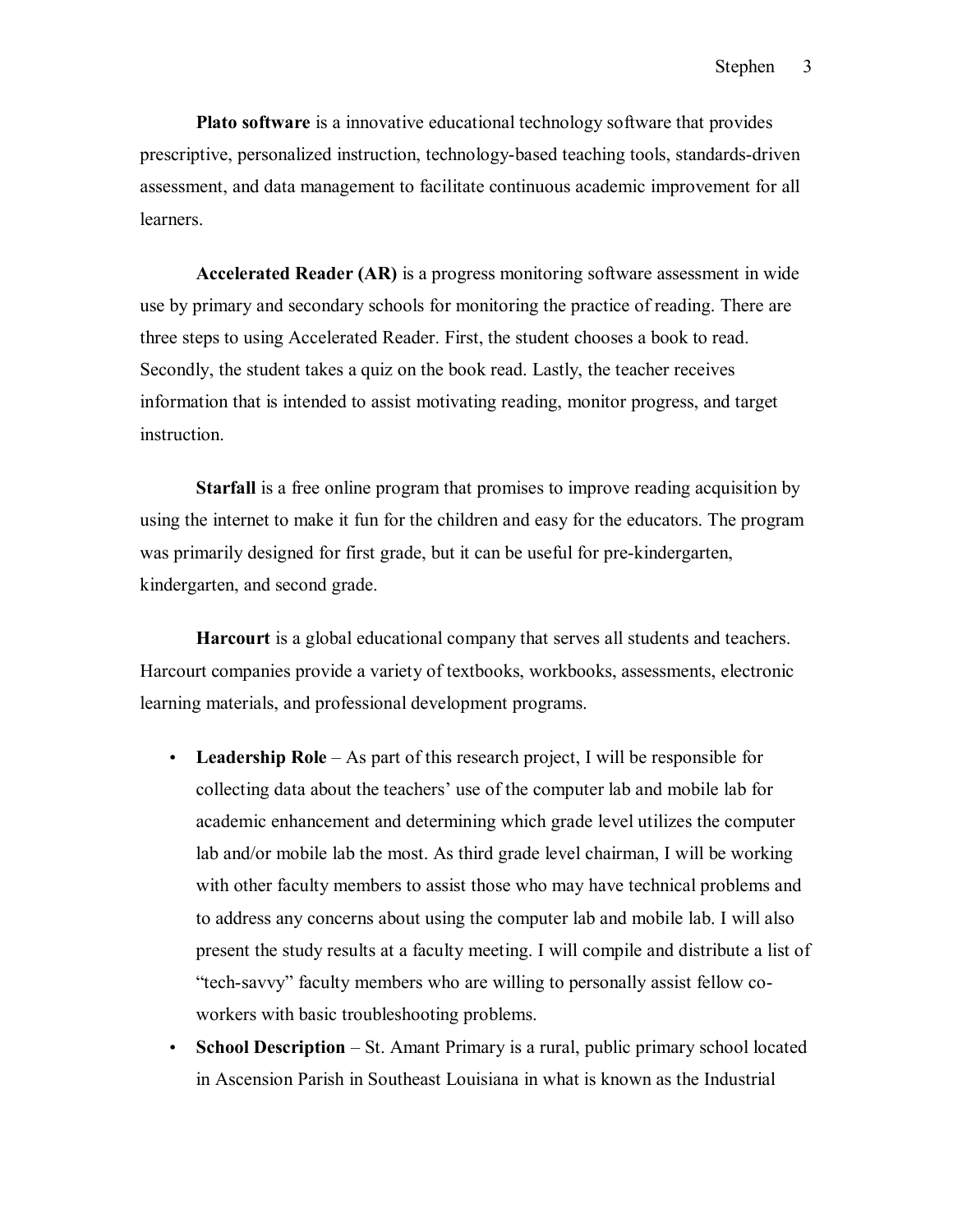Corridor. It has approximately 800 students including early childhood to fourth grade. Our student body ethnic composition is 70% white, 25% black, and 5% other. Our rural community can best be described as having a low to middle socio-economic level. Data shows that 23% of the families are single parent households, 13.5% of the parents have less than a high school education, 34% of the parents completed high school, 21% of the parents completed vocational school, 20.5% completed some college hours, and 11% of the parents have college degrees. St. Amant Primary is a Title I school. Our special education population is being served through inclusion instruction with tutorial sessions. The administrative staff includes a principal, assistant principal, and occasionally an administrative intern. There are two secretaries, a school nurse, librarian, librarian assistant, school counselor, counselor assistant, a SBLC coordinator, twelve paraprofessionals, four physical education teachers, one adaptive physical education teacher, forty-five teachers, and three speech therapists. All faculty members are "highly qualified" educators.

- **Student Needs**—According to our school improvement plan, the student needs are to increase ELA (English Language Arts) scores from 71% to 73% proficient, to increase LEAP Math scores from 81% to 83% proficient, and increase the total composite scores for third grade from 62% to 70% on standardized test scores.
- **School Goal** One of the major goals at this school is to improve standardized test scores. This goal can be met with teacher instruction, implementing new research-based programs, faculty support and development, and the use of technology.
- **School Ecology and School Climate** At St. Amant Primary there are several policies and rules that have been developed by our administrators to create a working relationship with its faculty, staff, parents, and students. To increase parental involvement, the administrators hold "Coffee Talks" in which they address any major concerns for that month. There is a "Wednesday Work Day" in which our parents volunteer their time to assist teachers with bulletin boards, lamination, etc. There is a monthly newsletter that is sent home to the parents highlighting important dates and events. From Family Literacy and Math Nights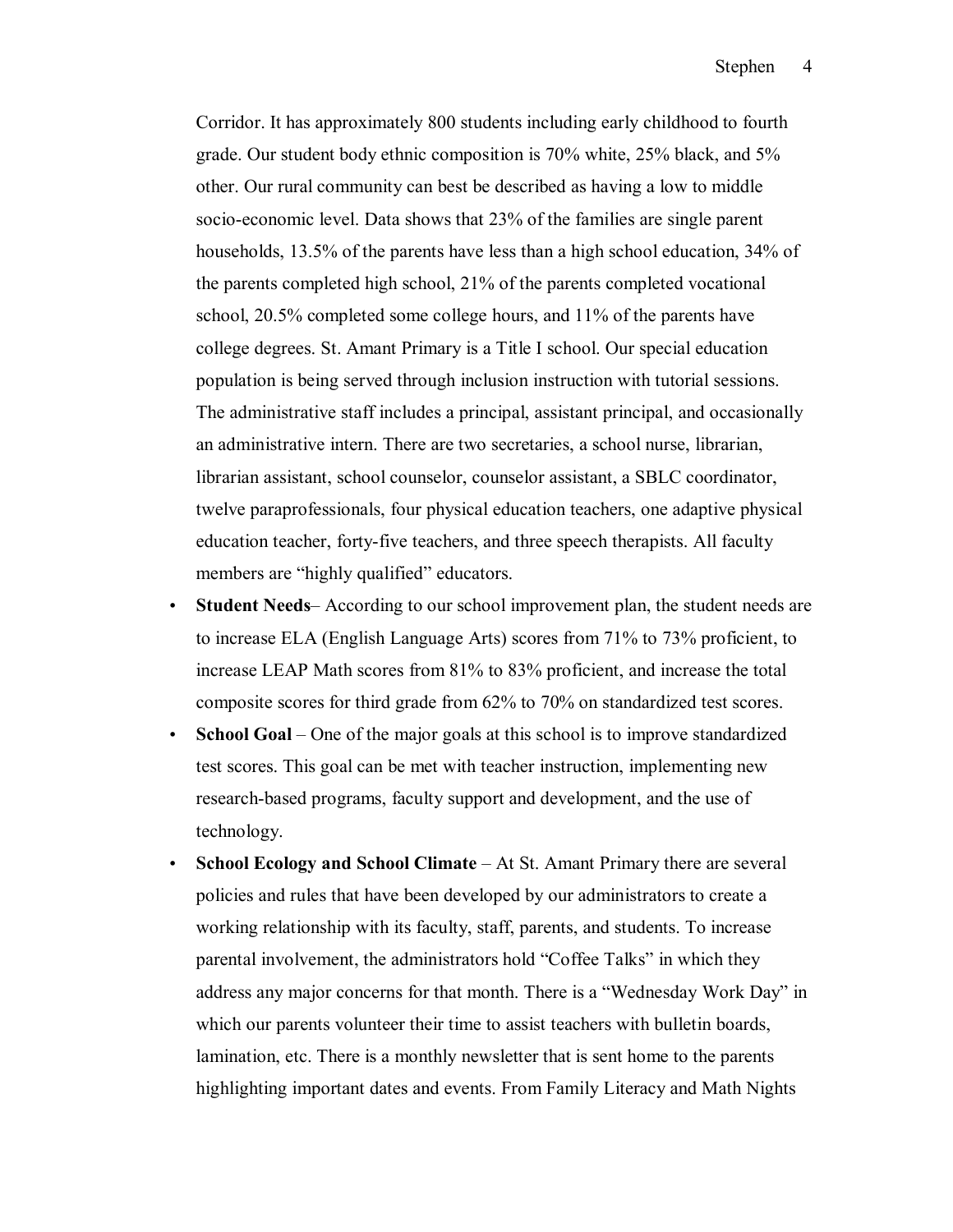to grade level themed family nights, our parents are informed about certain subject matter and are given materials about how they can assist their child. To create a positive environment among faculty members, our administrators conduct monthly faculty meetings to inform us about school board and school issues. There is a monthly grade-level meeting with the administrators in which a representative from each faculty and staff group discusses the implementation of the school improvement plan. In order to minimize classroom disruptions, the administration sends out a morning email discussing any pertinent information. They also conduct five minute observations on the faculty members to identify the level of instruction according to Bloom's Taxonomy. A courtesy club is implemented to cover gifts for faculty members during special events such as weddings, births, deaths, etc. There is a birthday wall for faculty members. For the local rival high school football game, the faculty and staff wear their high school colors and a "tail gating" party is set up for the faculty and staff to snack on throughout the day. The faculty assembles for a Christmas party. The faculty and staff have an opportunity to participate in Kris Kringle before the Christmas holidays. The faculty members are also allowed to order lunch and wear jeans on Fridays. To enhance student performance in language arts and mathematics, the administration makes sure that Silent Sustained Reading (SSR) and Rocket Math are implemented daily. Over the years technology has improved in the school system. St. Amant Primary has a computer lab with twenty-five computers, each teacher has a presentation station with a Net TV and/or a projector that includes a computer and a printer. There are three mobile labs. There is a systems operator readily available on campus to handle the paperwork for computer technical support and troubleshoot minor problems. Ascension Parish School Board has earmarked \$3.1 million to be invested in technology enhancement by improving access with a 4-to-1 student to computer ratio, increasing the bandwidth for faster internet, and designing new user-friendly district website. Faculty development for technology such as INTECH, INTECH2, and application software training is made available to any teacher on an as-needed basis.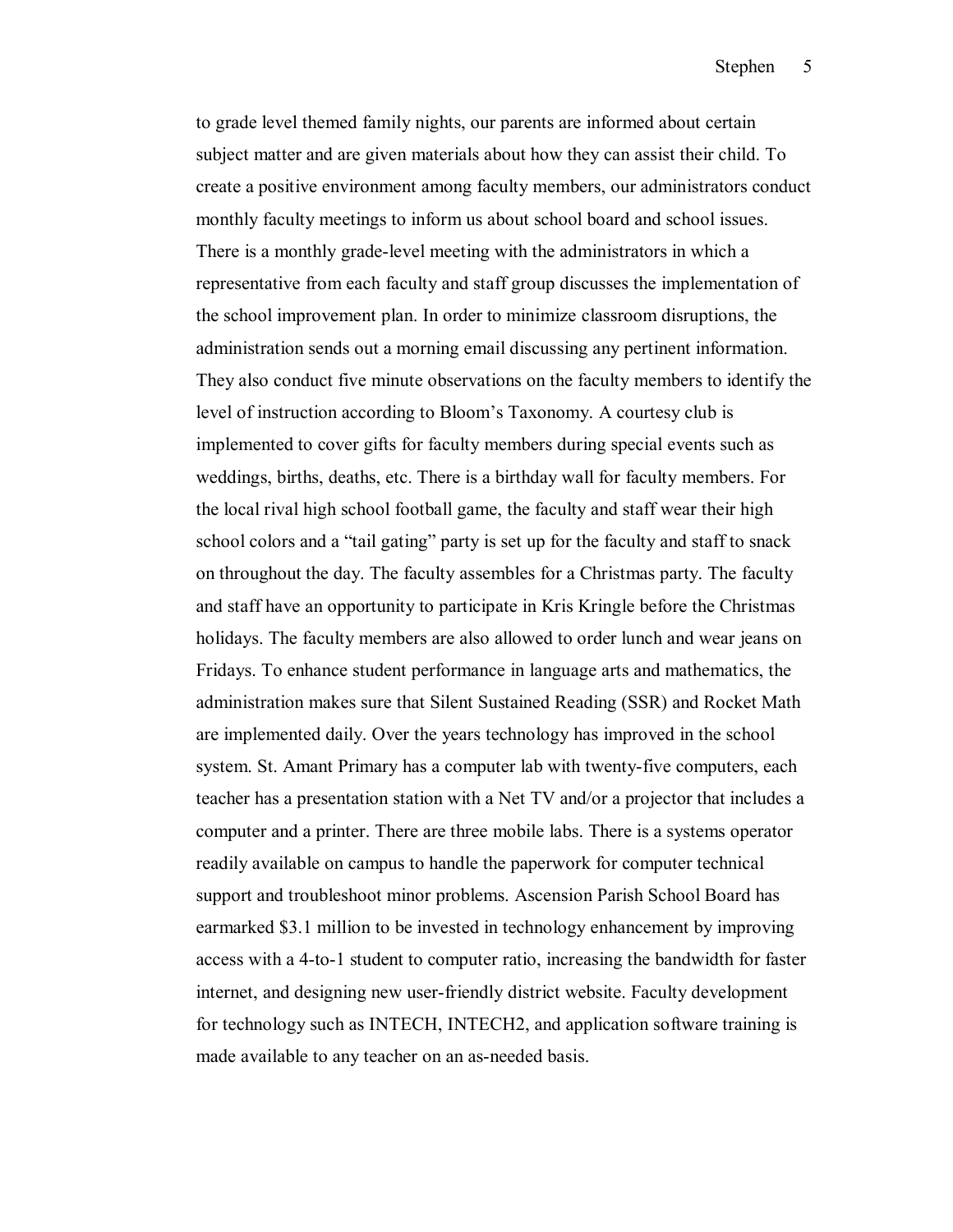- **Paradigm shift** In order to successfully implement and accomplish the purpose of this project, a paradigm change will have to occur at this school. Teachers who are more technologically sound than others will have to assist colleagues with the mobile labs. Some teachers may need a better understanding how the mobile lab works in order to operate it comfortably.
- **Risks** There are several risks that I may face as I conduct this research. In regards to teachers, some may become upset because they are not utilizing the mobile lab as much as others. There may feel threaten by the technological advancement of some teachers. Some teachers may be reluctant to change. Some teachers may not want to complete the survey. The principal must make sure that the mobile lab and the computer lab are fully functioning. Nevertheless, I can only reassure them that this research will be beneficial to the school as a whole.

## **Chapter Two: Review of the Literature**

During the 1950's advances in technology had begun during this era. Television's impact on leisure life and school life was beginning to be felt. Black and white televisions were entering more and more homes and color television was soon to arrive with many predicting its affects on students (Wepner, Valmont, and Thurlow, 2000). Images of events and topics now came from television and the movies and not just from one's imagination while listening to the radio. People no longer had to depend on the still images on newspaper and magazines to experience major events in history; rather they could see events unfold in front of their eyes. It was a time when mainframe computers the size of a building were only used by scientists. Many were weary and wary about the future of generations to come. In the  $21<sup>st</sup>$  century classroom, the people of this generation were excited, nervous, and challenged by the vast technological advances that they were experiencing. Everyone was using wireless devices to communicate by land, sea, and air. Everything became faster, cheaper, and better technologically. Access to information and opportunities is the hallmark of this era. By the time children enter school, they would have been exposed to multi-sensory instruction (Wepner, Valmont, and Thurlow, 2000)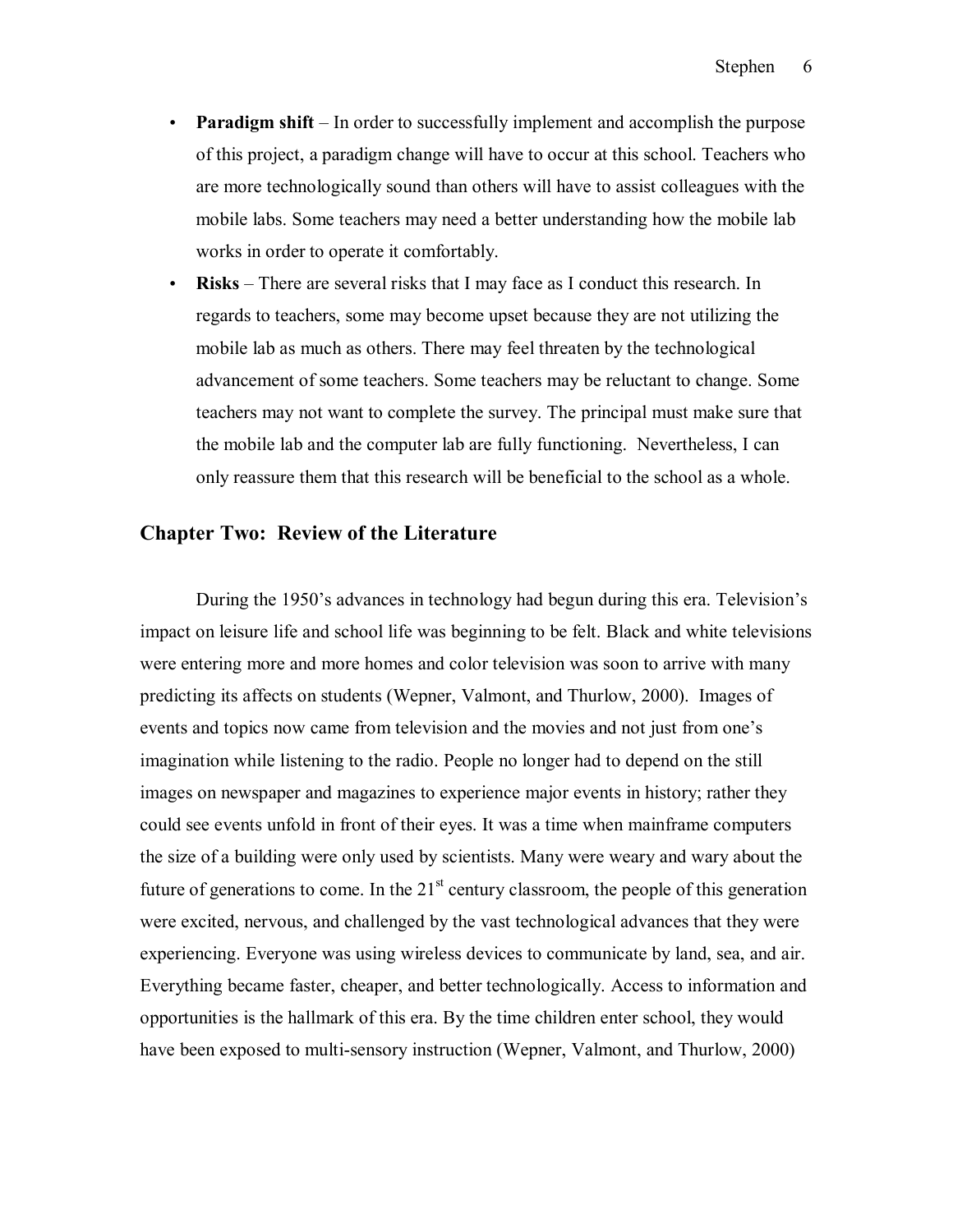The 1993 Education Reform Act had called for the integration of educational technology with the K-12 curriculum (Shopland and Kannegieser, 1998). In an effort to identify best practices and standards the International Society for Technology in Education (ISTE) established a set of National Education Technology Standards (NETS) for K-12 teachers. These standards are appropriate for developmental education if adapted to the unique instructional environments in which we teach students (Caverly and MacDonald, 2004).

 Computers became a new tool in the school world. Technology became a medium to do things like a hammer, automobile, and a refrigerator (Bigum and Rowan, 2004). The computer has the ability to change the way we organize, access information, communicate, conduct business, maintain records, and entertain ourselves (Graham and Banks, 2000). In 2000-2001, technologies that allowed teachers to communicate with others or access resources outside the classroom(e-mail, internet, and telephone) were among the most frequently sited by teachers as being "essential" for their teaching (Lanahan and Boysen, 2005). Technology is an integral part of the educational process. Greater academic gains were made in reading and a greater attitude change was made toward math because of the academic advances fostered through the introduction of computer technology in the assessment and remediation process of education (Wolpert and Fitzpatrick, 2001). The introduction of the personal computer into the daily lives of families and into the classroom presents possibilities and concerns about the benefits of computers for children. In the 1900's, the growth of the "user-friendly" personal computer along with the growth of the internet changed the nature of computer use. Children fearlessly embraced the new possibilities presented by computers. Many students have adapted to using computers more often than their parents and teachers (Graham and Banks, 2000).

 Because of this technological paradigm shift, educators must utilize computers to compete with the advanced video games. The use of computers and computer labs require several steps to make them an effective educational tool. The steps include the following: think, plan, be prepared for an emergency, periodically check computers, empower all media staff to help, empower teachers to be self-sufficient, have help sheets readily accessible, keep procedures handy, keep a log of problems and solutions, prioritize, and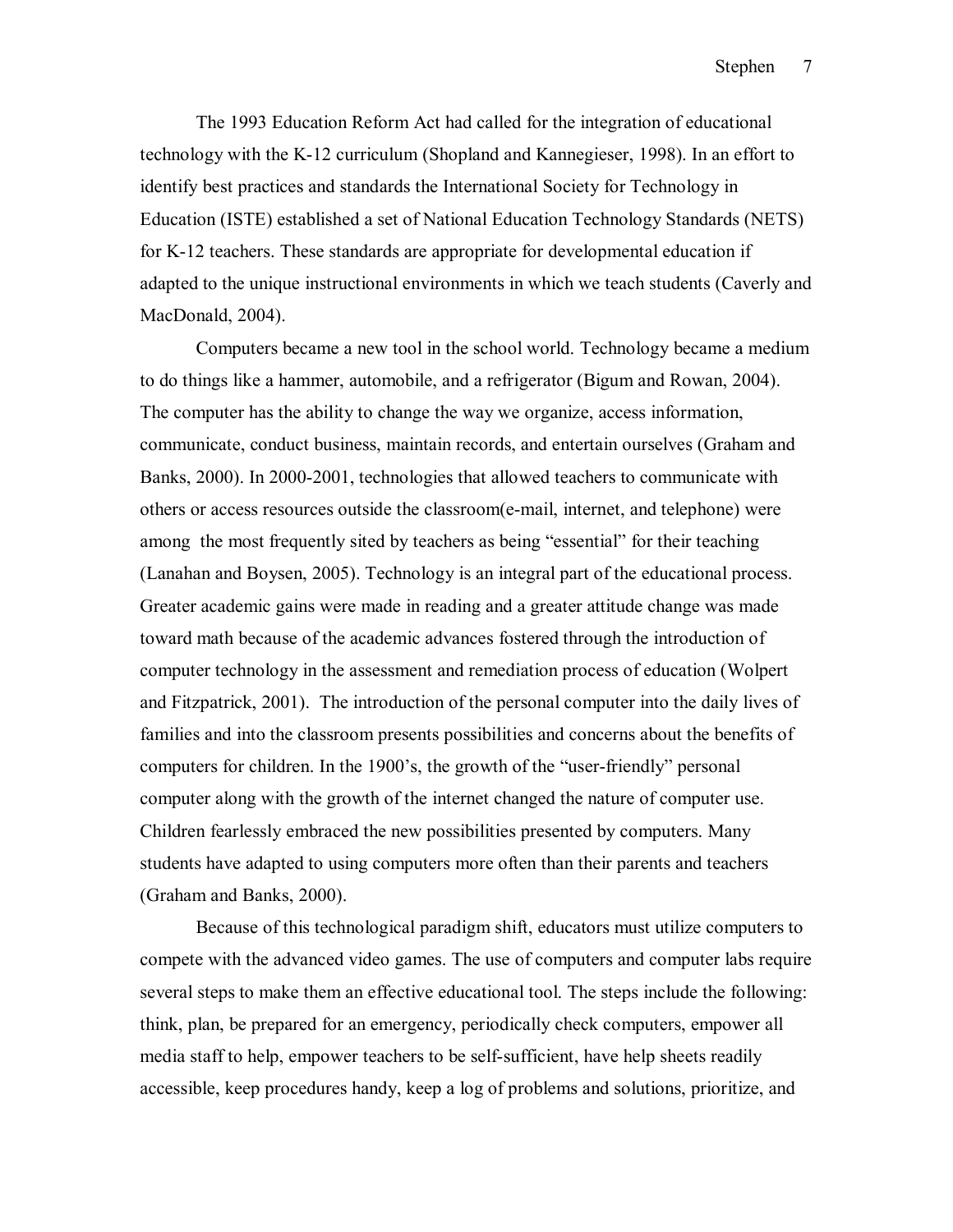enjoy the challenge and opportunity. The reason for a computer lab is to create a dynamic learning environment where information literacy and information technology are integrated in the curriculum. Technology is used to access and communicate information in a wide range of learning activities. Managing a lab is a multifaceted job encompassing policies, scheduling, instruction, supervision, and technological support (Anderson, 2000). The "wireless revolution" is upon us. Wireless networks have their own virtues with the expectation that they will enhance teaching, learning, and research (Olsen, 2000). Mobility is the key point. Wireless networks are helping to create "nomadic" learning environments (Olsen, 2000). Therefore, teachers are given more flexibility with the use of the mobile lab. Teachers need to immerse themselves in the same technology as their students to fully incorporate technology in their daily teaching. Technology reinforces the transmissions of instruction where knowledge is transmitted from an expert  $\sim$ the teacher to a novice  $\sim$ the student (Love, 2005).

 As times passes by, technology continues to evolve into a more advanced teaching tool. Using technology in meaningful ways is one of the routines that will definitely benefit teachers and their students. The "new-to-technology" students will benefit from seeing technology as a tool for their learning and a medium for showing what they know (Lovely, 2001). The generation of children known as the Millennials (children born between 1982 and 2000) are pioneering users of the internet and adopt new technologies quickly. In 2001, about 90 percent of 5- to 17- year olds used computers and 59 percent used the internet. At age 5, about three-quarters of the children used computers. At age 9, a majority used the internet. By the time the children reached high school, 90 percent used computers and at least 75 percent used the internet (Patrick, 2004). As these statistics about children's technology use continue to rise, educators must accept the challenge to make learning engaging and meaningful through the use of computer labs or mobile labs while new electronic toys and information devices compete for their time (Wepner, Valmont, and Thurlow, 2000).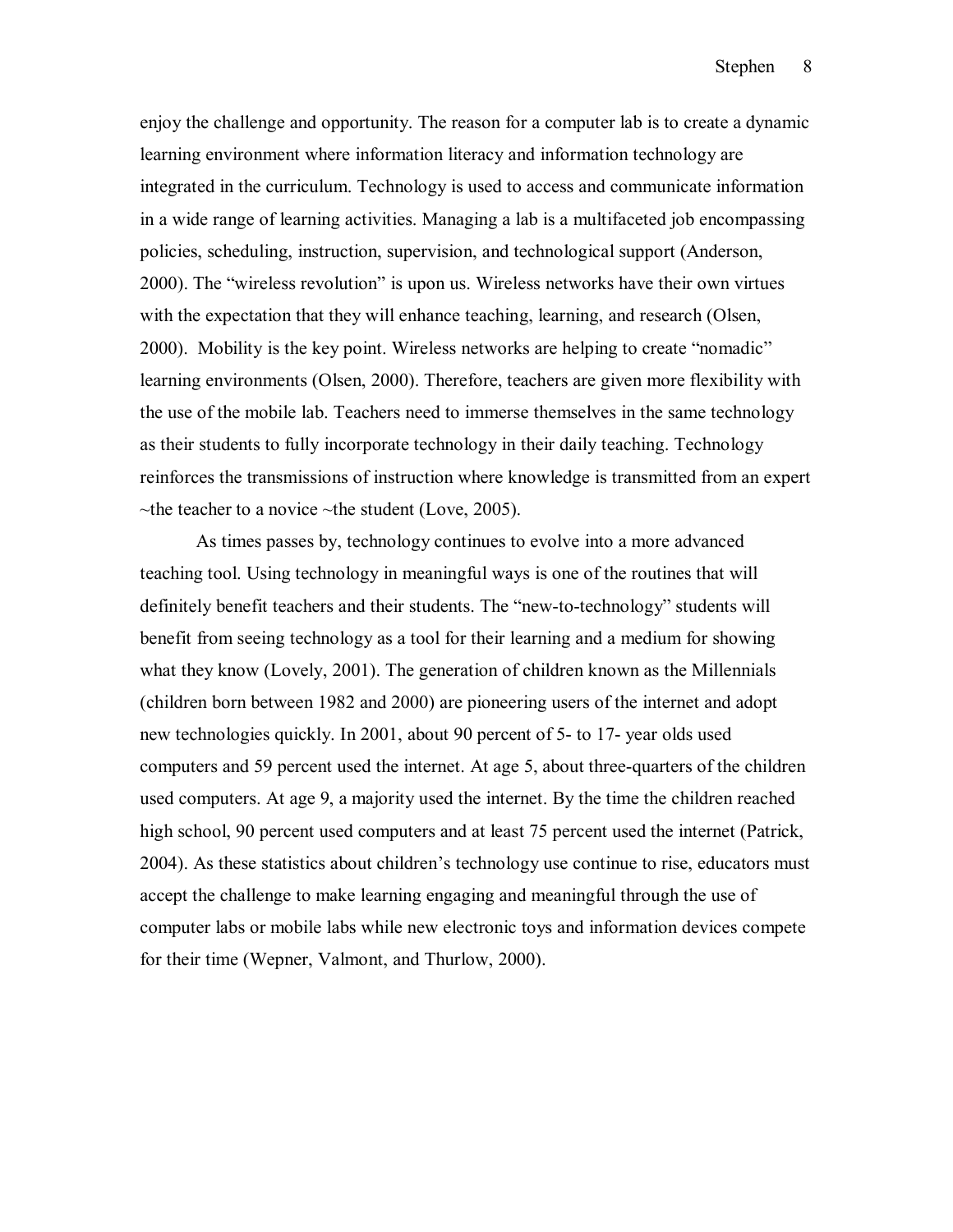## **Chapter Three: Methodology**

### **Research Design**

 This study will use an ex post facto research design to indicate whether the use of a computer lab and a mobile lab will enhance language arts and mathematic skills. This study will also determine if there is a difference in the amount of computer use among primary teachers in grades  $K-4<sup>th</sup>$ . Information from the school computer lab facilitator will be used to determine the amount of times each grade visited the lab.

### **Sample/Subjects**

A convenience sample of  $K-4<sup>th</sup>$  grade teachers will be used for this study.

### **Instrumentation**

Teachers will be given a survey to determine the frequency of technology use, software usage, and areas of concern regarding technology. Teachers will be interviewed concerning the results of the survey.

### **Forms of Inquiry**

The additional information that I will need in order to properly address my goal will be to become more familiar with the approved software and to effectively troubleshoot basic hardware problems.

#### **Collaboration**

 Researcher plans to offer assistance and support to the participants during the study. There will be an incentive offered to participants for completion of surveys.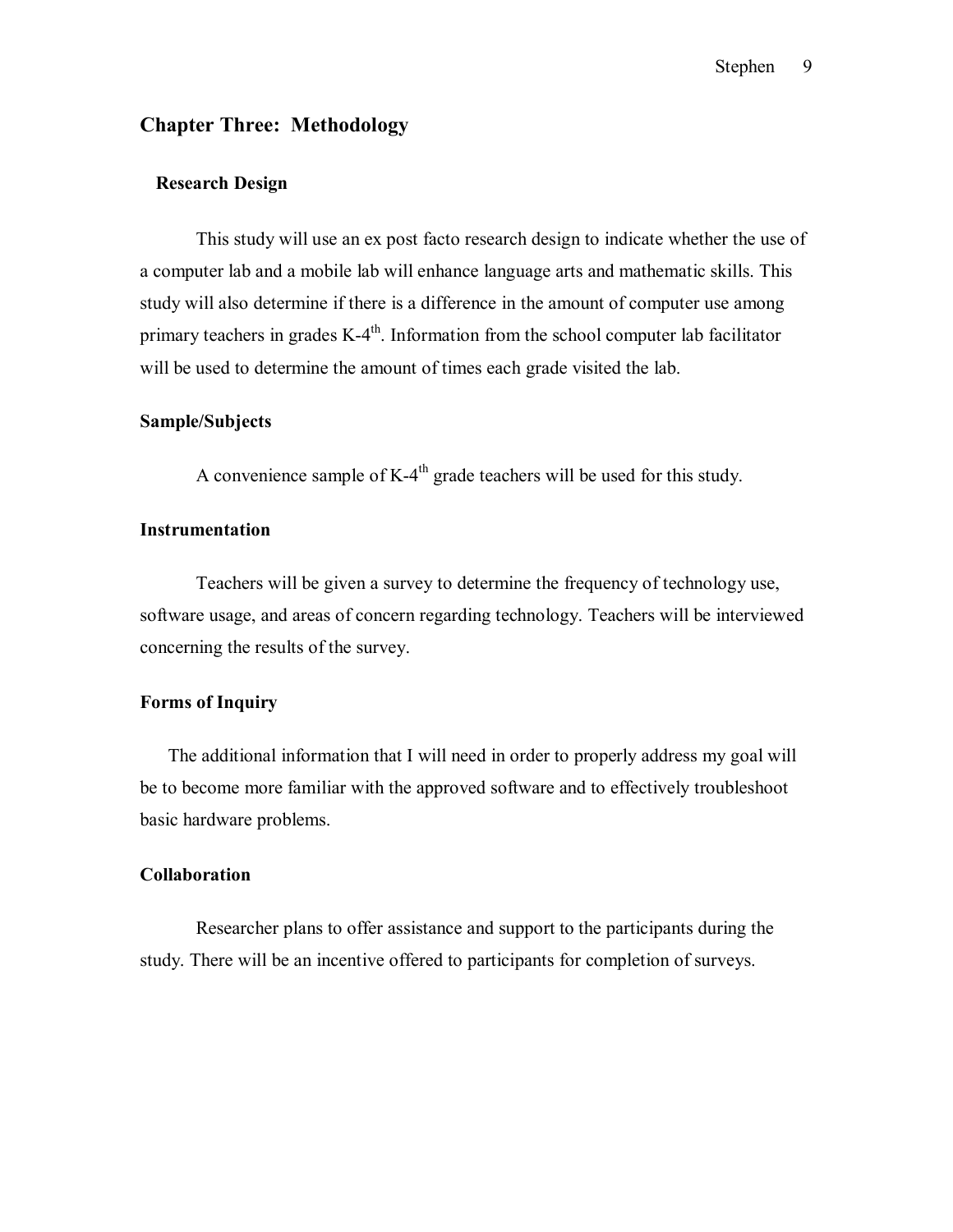# **Sense of Community**

 While conducting the research, the participants will be informed of the results of the study, opportunities for participants to share ideas, and a compiled list of ideas will be distributed.

### **Resources**

 The researcher will use the computer lab and mobile lab sign in logs. The participants will access the surveys via the internet.

### **Measurement of Incremental Progress**

The researcher will evaluate the previous year and current computer lab and mobile lab sign in logs in order to determine the usage amount. The standardized test scores from the previous and current year will be used for comparison.

### **Plan of Action**

| Steps                                                          | Who<br>Responsible | Timetable    |
|----------------------------------------------------------------|--------------------|--------------|
| 1. Collect /Analyze Previous Year Computer Lab<br>sign in logs | Researcher         | January 2006 |
| 2. Collect /Analyze Current Year Computer Lab sign<br>in logs  | Researcher         | January 2007 |
| 3. Distribute/Collect Surveys                                  | Researcher         | March 2007   |
| 4. Notification of Results to Faculty                          | Researcher         | May 2007     |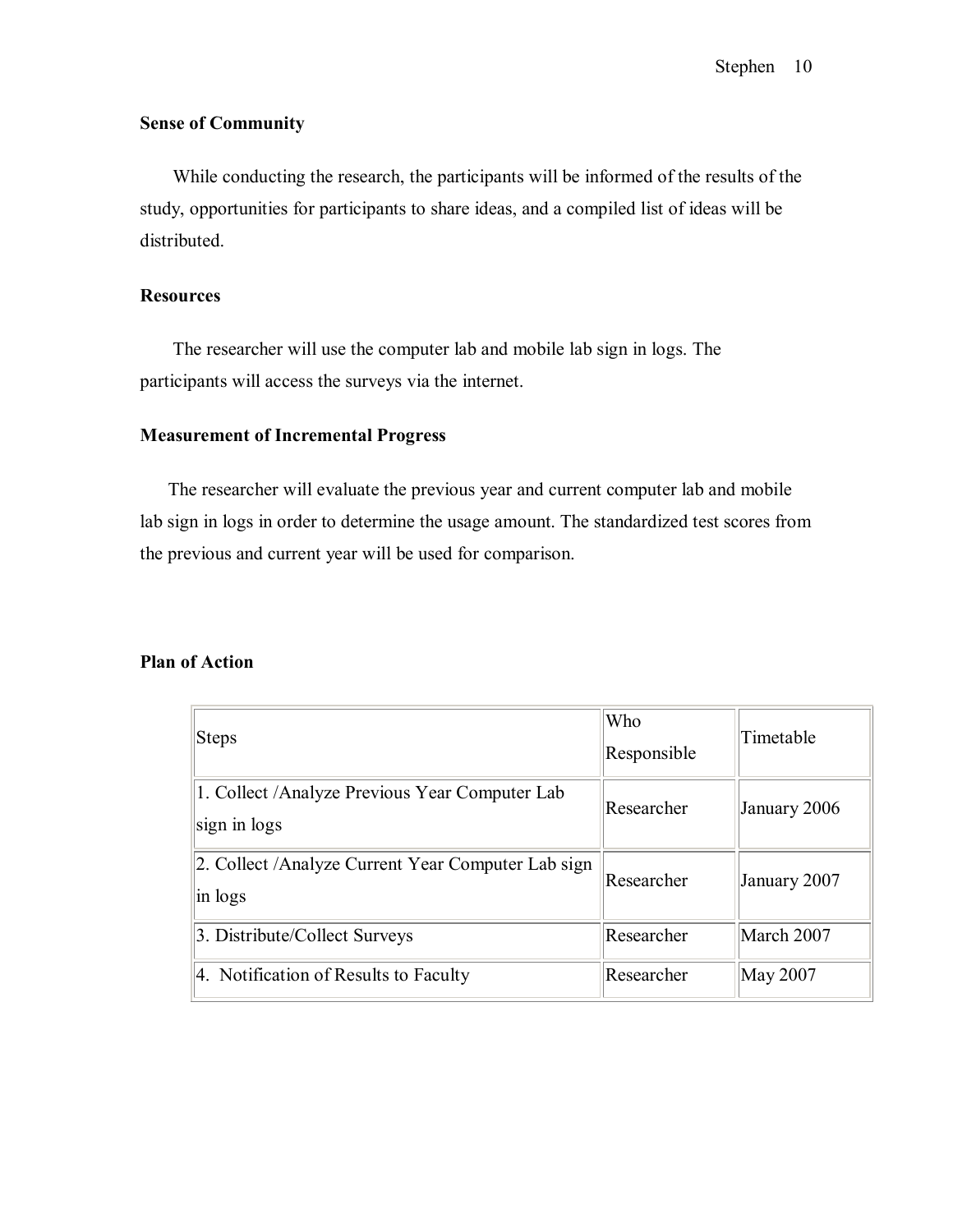# **Chapter Four: Results**

 Out of thirty-seven surveys that were distributed to the faculty, thirty-two were completed and returned. These surveys consisted of 10 questions that would determine the amount of technology use, how technology was used, effective software, and technology concerns.

1. Which grade do you teach?

| Pre K & K | First | Second | Third | Fourth | Special Ed. |
|-----------|-------|--------|-------|--------|-------------|
|           |       |        |       |        | Alternative |
|           |       |        |       |        | Assessment  |
|           |       |        |       |        |             |

According to the survey, thirty-two teachers completed the survey.

2. How often do you use technology in your classroom?



Frequency of Technology Use by Teachers

The majority of the participants use technology in their classroom once or twice a week.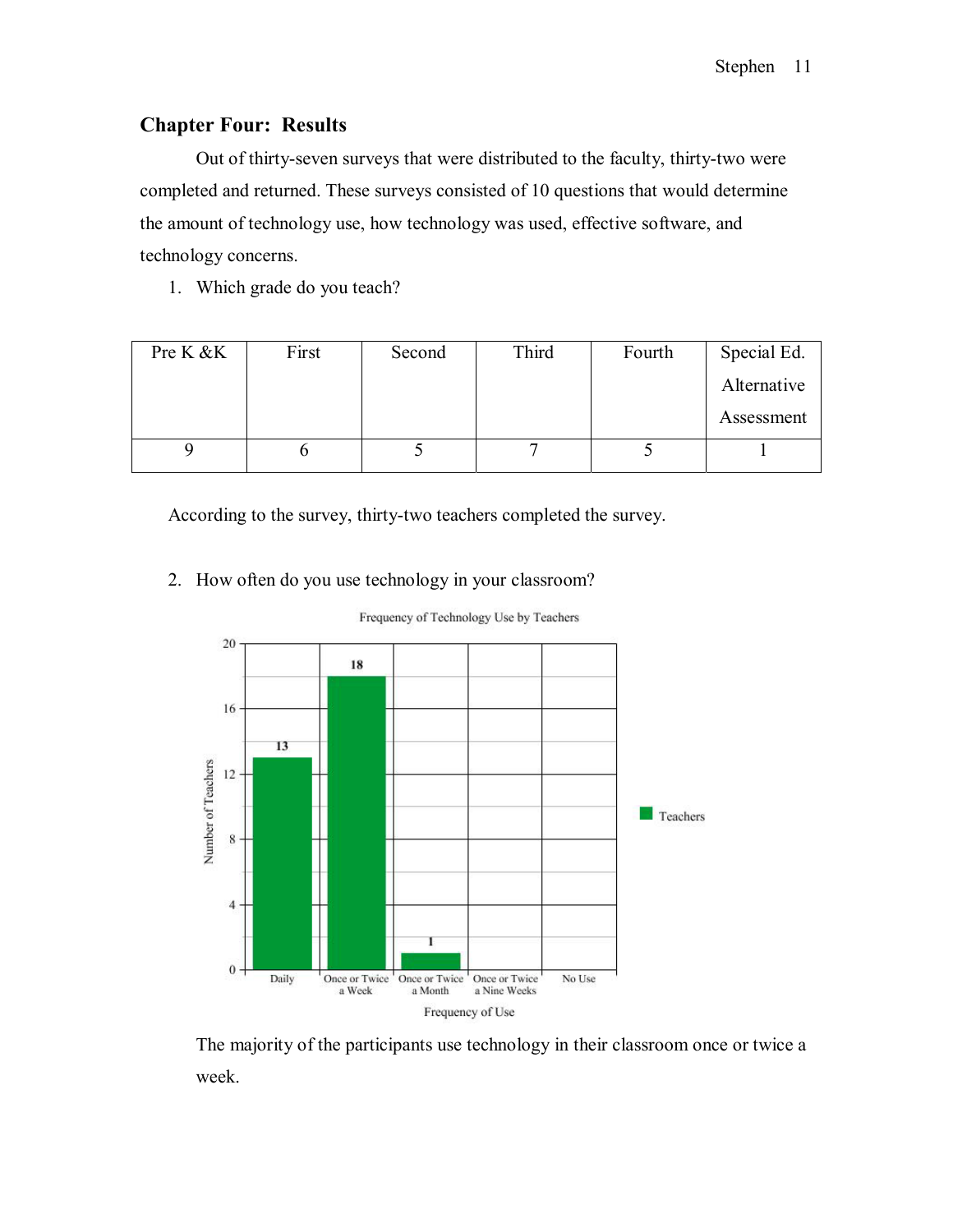| <b>Ways to Enhance Technology Use</b> |              |
|---------------------------------------|--------------|
| Additional Training (e.g.             |              |
| <b>INTECH)</b>                        | 14           |
| Personal Assistance (e.g. teacher     |              |
| coachers, help line, etc.)            | 3            |
| Additional Equipment in the           |              |
| Classroom                             | 19           |
| Planning Time Focused on              |              |
| Technology                            | 12           |
| Suggestions or Ideas from Others      | 18           |
| More Access to Classroom Labs         | 9            |
| Software                              | 1            |
| <b>Skill Reinforcement</b>            | $\mathbf{1}$ |
| Technology Facilitator                | $\mathbf{1}$ |
| Additional Programs Available in      | 1            |
| the Lab                               |              |
| Great Websites that are Easily        | 1            |
| Found                                 |              |

3. Which of the following would enhance the use of technology?

Most of the participants feel that additional equipment in the classroom and suggestions or ideas from others would enhance their use of technology.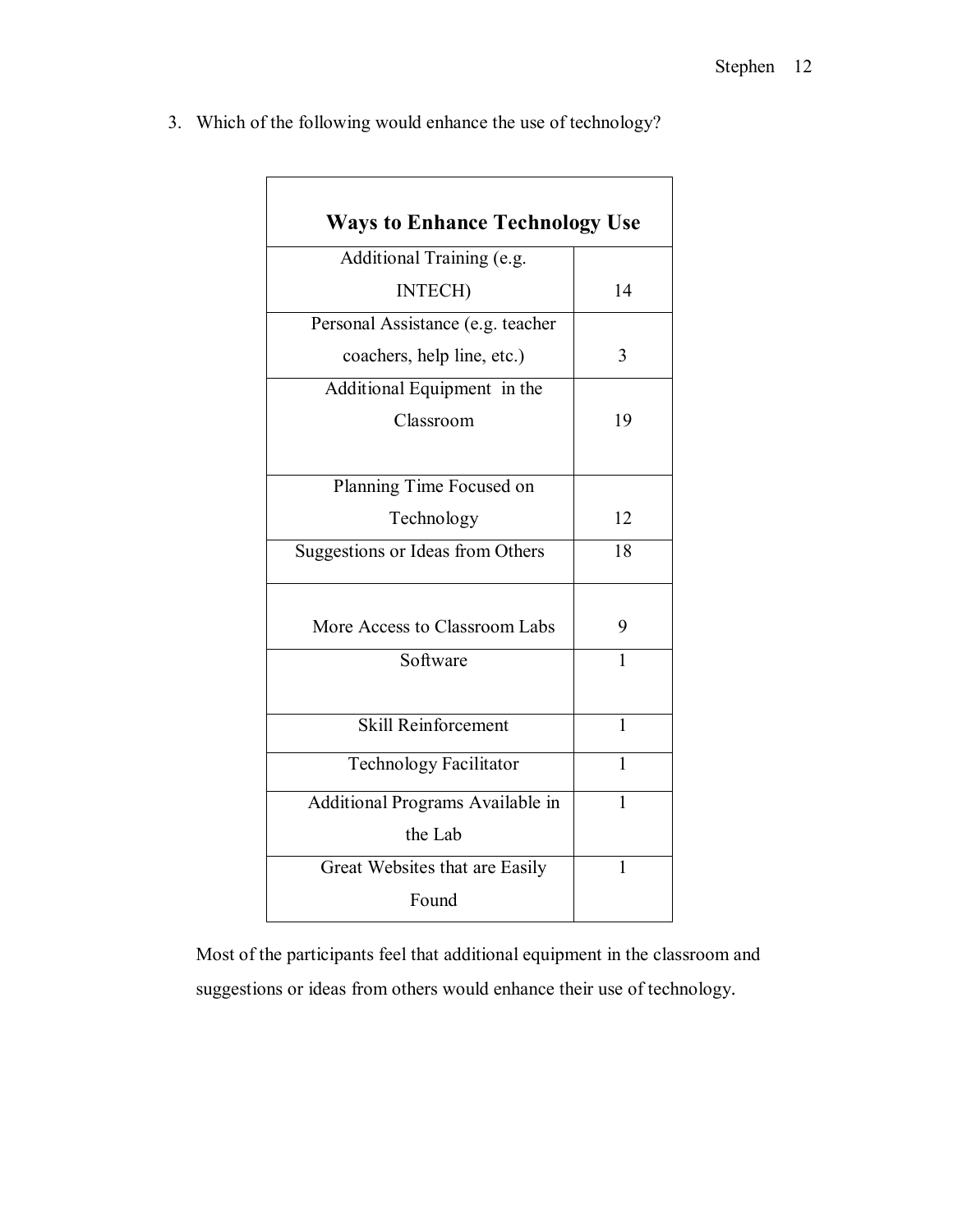| <b>Technology Use in the Classroom or</b><br><b>Computer Lab</b> |              |  |  |  |
|------------------------------------------------------------------|--------------|--|--|--|
| Specific Projects                                                | 22           |  |  |  |
| <b>PLATO</b>                                                     | 28           |  |  |  |
| Specific Lessons                                                 | 22           |  |  |  |
| Assigned Computer Lab Time                                       | 27           |  |  |  |
| Computer Center in Classroom                                     | 1            |  |  |  |
| Harcourt Math Program in Lab                                     | 1            |  |  |  |
| Laptops in Classroom                                             | 1            |  |  |  |
| Differentiated Instruction                                       | 1            |  |  |  |
| <b>Early Finishers Activities</b>                                | $\mathbf{1}$ |  |  |  |
| One on One with Students                                         | 1            |  |  |  |

4. How do you and your students use technology in the classroom or computer lab? 

The majority of teachers utilized PLATO at their assigned computer lab time or in their classroom**.**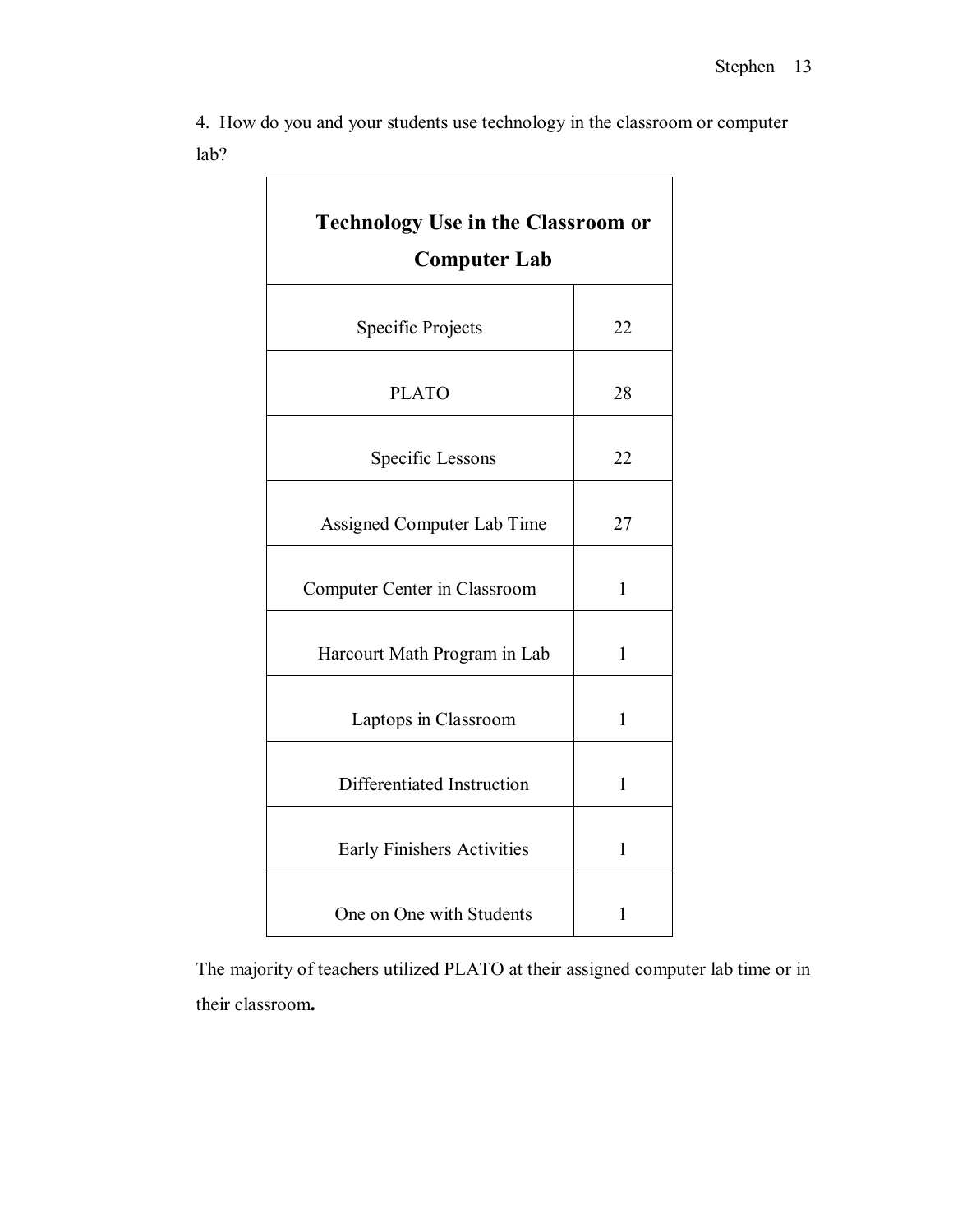5. Are you satisfied with the number of computers and mobile laptops available for use in your classroom?

| <b>Satisfaction for the Number of Available</b> |    |  |  |  |
|-------------------------------------------------|----|--|--|--|
| <b>Computers/Mobile Labs</b>                    |    |  |  |  |
| YES                                             | 17 |  |  |  |
| NΩ                                              | 15 |  |  |  |

Most of the teachers are satisfied with the amount of available computer/mobile labs.

6. Do you prefer mobile computer labs (wireless laptops) or stationary computer labs (workstations)?



The majority of the faculty prefers stationary labs**.**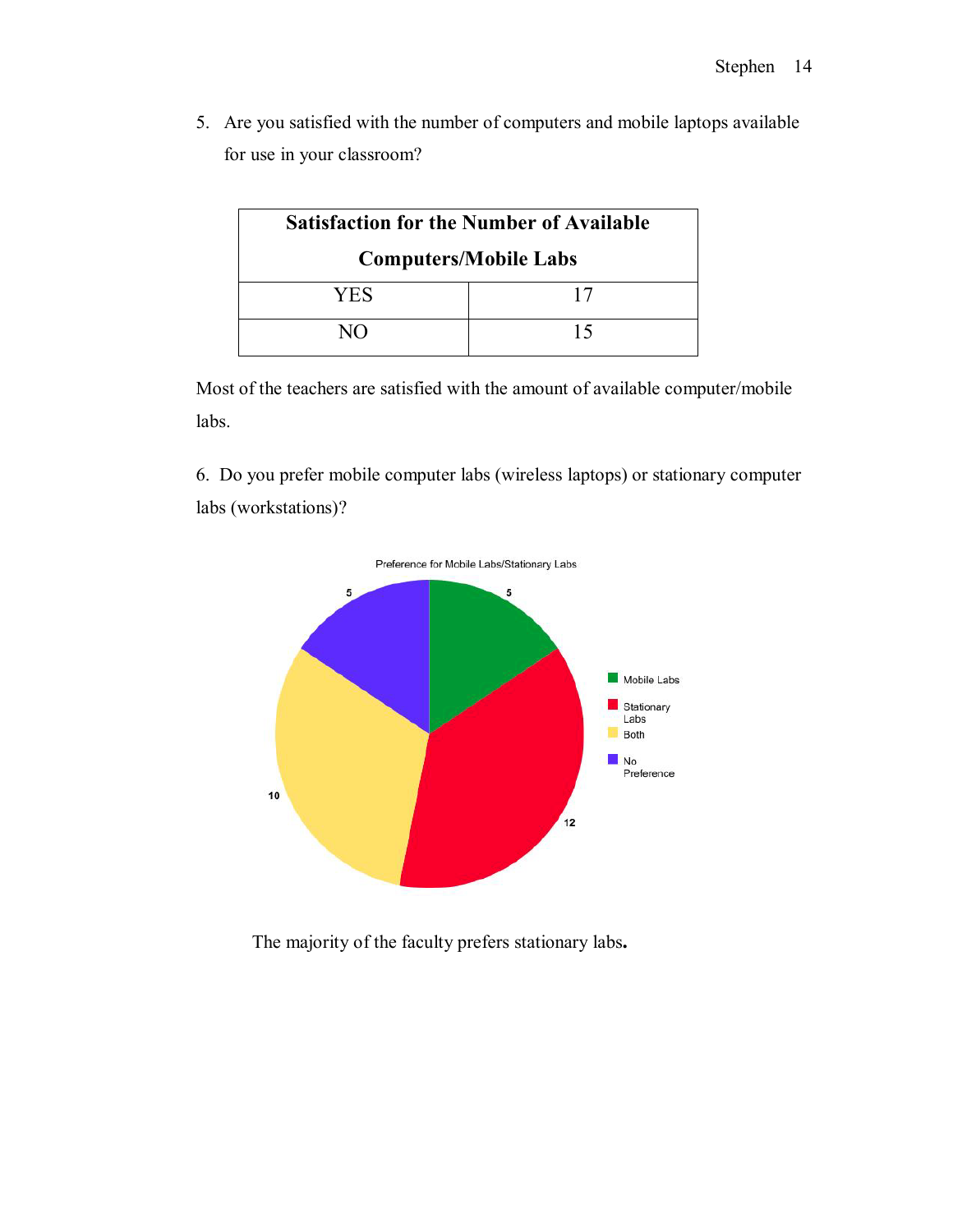7. Are the numbers of labs (mobile or stationary) available in your school sufficient for your instructional needs?

| <b>Sufficiency of the Number of Available</b> |    |  |  |
|-----------------------------------------------|----|--|--|
| <b>Computers/Mobile Labs</b>                  |    |  |  |
| YES                                           | つつ |  |  |
| N()                                           |    |  |  |

The survey results show that most of the teachers agree that there are a sufficient number of mobile or stationary labs available at the school.

8. Which software do you find most effective for teaching Language Arts?

| <b>Effective Software for Teaching Language</b> |    |  |  |  |
|-------------------------------------------------|----|--|--|--|
| Arts                                            |    |  |  |  |
| Starfall                                        | 13 |  |  |  |
| <b>PLATO</b>                                    | 15 |  |  |  |
| Harcourt School                                 |    |  |  |  |
| Internet 4 Teachers                             |    |  |  |  |
| On-line Encyclopedia                            |    |  |  |  |

The PLATO software is the most effective software used by the participants for Language Arts.

9. Which software do you find most effective for teaching math?

| <b>Effective Software for Teaching Math</b> |    |  |  |  |
|---------------------------------------------|----|--|--|--|
| <b>PLATO</b>                                | 12 |  |  |  |
| Harcourt                                    | 10 |  |  |  |
| Edmark-Millie's                             |    |  |  |  |
| Math House                                  |    |  |  |  |
| Internet 4 Teachers                         |    |  |  |  |

The PLATO software is the most effective software used by the participants for math.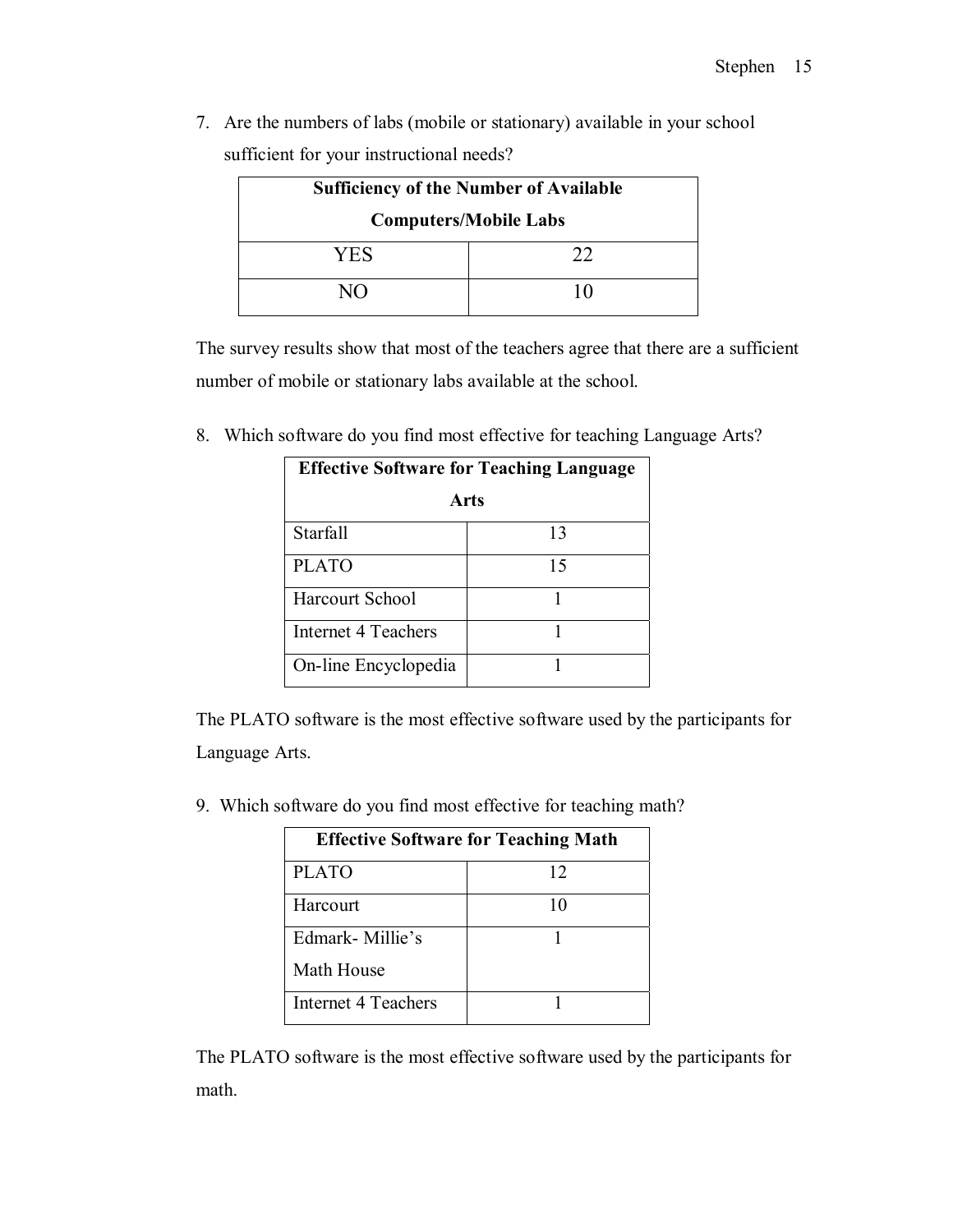10. If you have used a wireless mobile lab, describe its effectiveness and list any concerns you may have. (If you have not used a mobile lab yet, please explain why.)

| <b>Effectiveness of a Mobile Lab</b> |         |  |  |  |  |
|--------------------------------------|---------|--|--|--|--|
| Positive/Useful                      |         |  |  |  |  |
| Concerns                             | 43 $\%$ |  |  |  |  |
| Negative/Fearful                     |         |  |  |  |  |
| Concerns                             | 57 $\%$ |  |  |  |  |

The positive/useful concerns that were mentioned by the participants are the following: engaged activities, great for projects and lessons, effective for research, and enjoyable for students. The negative/fearful concerns that were mentioned by the participants are as followed: undeveloped fine motor skills, availability, connection delays, inappropriate images, time consuming for set-up, no printer access, non-responsive internet connection, difficulty with out an external mouse, and little assistance.

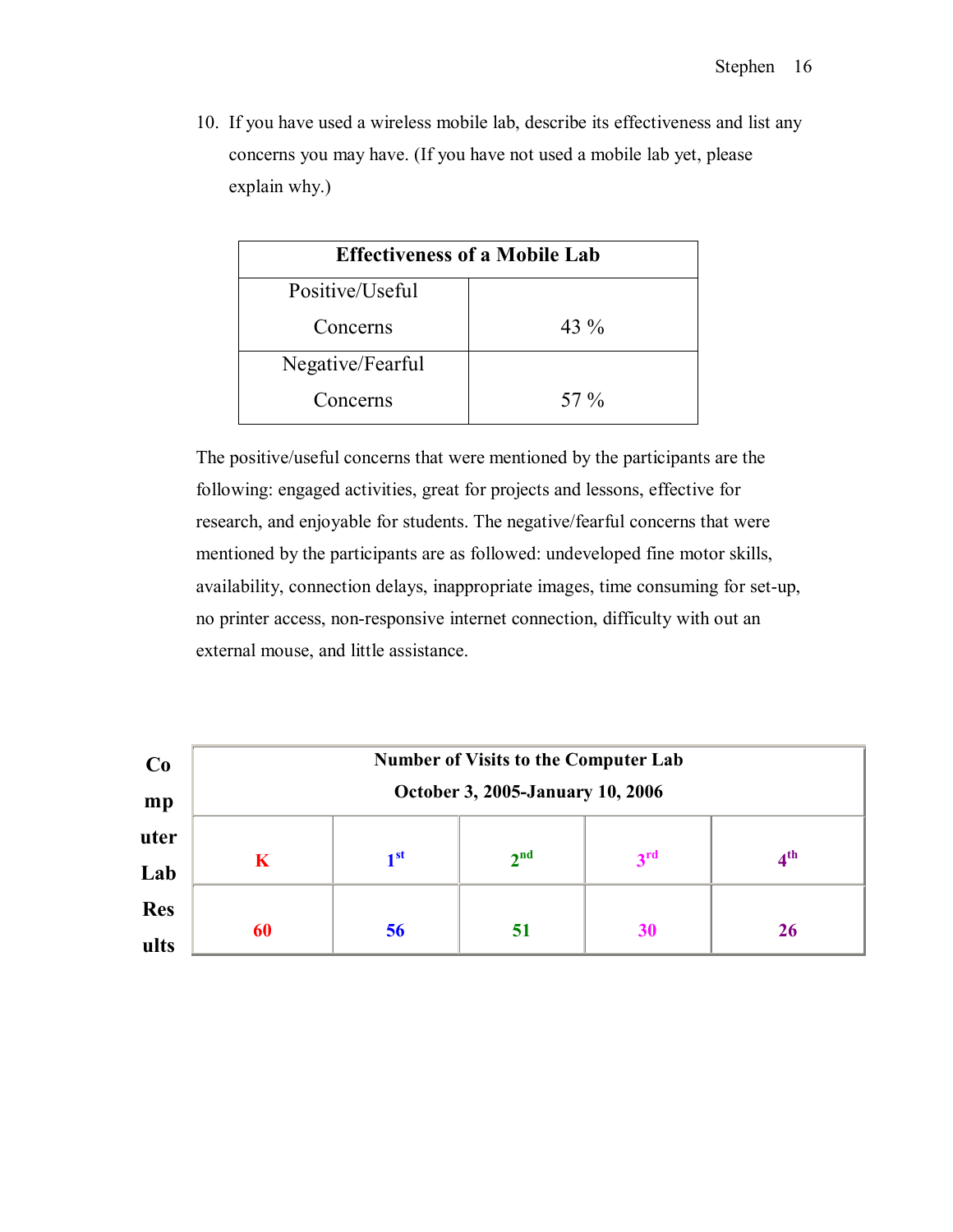DurinDuring October 3, 2005-January 10, 2006, the computer lab was utilized mainly by kindergarten teachers, while fourth grade teachers rarely used the computer lab.

| <b>Number of Visits to the Computer Lab</b><br><b>October 3, 2006-January 10, 2007</b> |  |  |  |  |  |  |
|----------------------------------------------------------------------------------------|--|--|--|--|--|--|
| 2 <sup>nd</sup><br>$\mathbf{r}$<br>$\blacksquare$<br>$\boldsymbol{A}^{\text{th}}$<br>K |  |  |  |  |  |  |
| 65<br>66<br>57<br>13                                                                   |  |  |  |  |  |  |

During October 3, 2006-January 10, 2007, the computer lab was utilized mainly by kindergarten teachers, while fourth grade teachers rarely used the computer lab.

# **Mobile Computer Lab Results**

| <b>Number of Times Mobile Lab Was Used</b><br><b>August 2005-May 2006</b> |                 |                 |                 |                 |                                       |                                            |
|---------------------------------------------------------------------------|-----------------|-----------------|-----------------|-----------------|---------------------------------------|--------------------------------------------|
| $\mathbf K$                                                               | 1 <sup>st</sup> | 2 <sup>nd</sup> | 3 <sup>rd</sup> | 4 <sup>th</sup> | <b>Special Ed.</b><br><b>Teachers</b> | Other (Librarian,<br><b>Teacher Coach)</b> |
| <b>10</b>                                                                 |                 | 5               | <b>18</b>       | 98              |                                       |                                            |

During August 2005-May 2006, the fourth grade teachers dominated the other grades with the use of the mobile computer lab.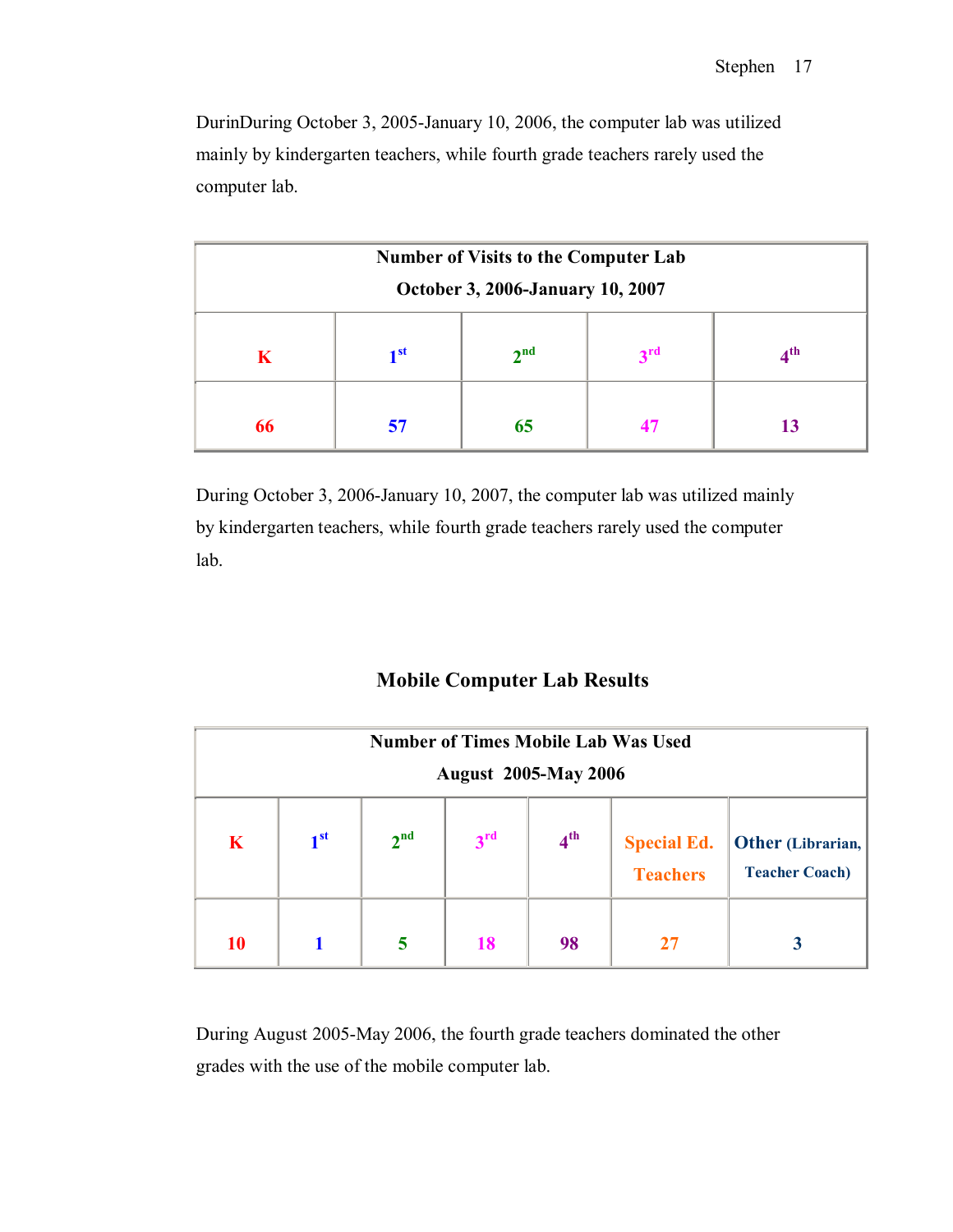# **Programs Used by Youngest and Oldest**

October 3, 2005-January 10, 2006

| <b>KINDERGARTEN STUDENTS</b>                               |  |  |  |  |  |  |
|------------------------------------------------------------|--|--|--|--|--|--|
| <b>SOFTWARE</b><br><b>PLATO</b><br><b>INTERNET</b><br>WORD |  |  |  |  |  |  |
|                                                            |  |  |  |  |  |  |
| 53                                                         |  |  |  |  |  |  |

| <b>FOURTH GRADE STUDENTS</b> |                 |             |    |  |  |
|------------------------------|-----------------|-------------|----|--|--|
| <b>PLATO</b>                 | <b>INTERNET</b> | <b>WORD</b> | ΑR |  |  |
|                              |                 |             |    |  |  |
| 20                           |                 |             |    |  |  |

During the October 3, 2005-January 10, 2006, both kindergarten and fourth grade teachers chose PLATO as their instructional tool.

October 3, 2006-January 10, 2007

| <b>KINDERGARTEN STUDENTS</b> |                 |      |                 |  |  |
|------------------------------|-----------------|------|-----------------|--|--|
| <b>PLATO</b>                 | <b>INTERNET</b> | WORD | <b>SOFTWARE</b> |  |  |
|                              |                 |      |                 |  |  |
| ۱ū                           | 34              |      |                 |  |  |

| <b>FOURTH GRADE STUDENTS</b> |                 |       |  |  |
|------------------------------|-----------------|-------|--|--|
| <b>PLATO</b>                 | <b>INTERNET</b> | WORD. |  |  |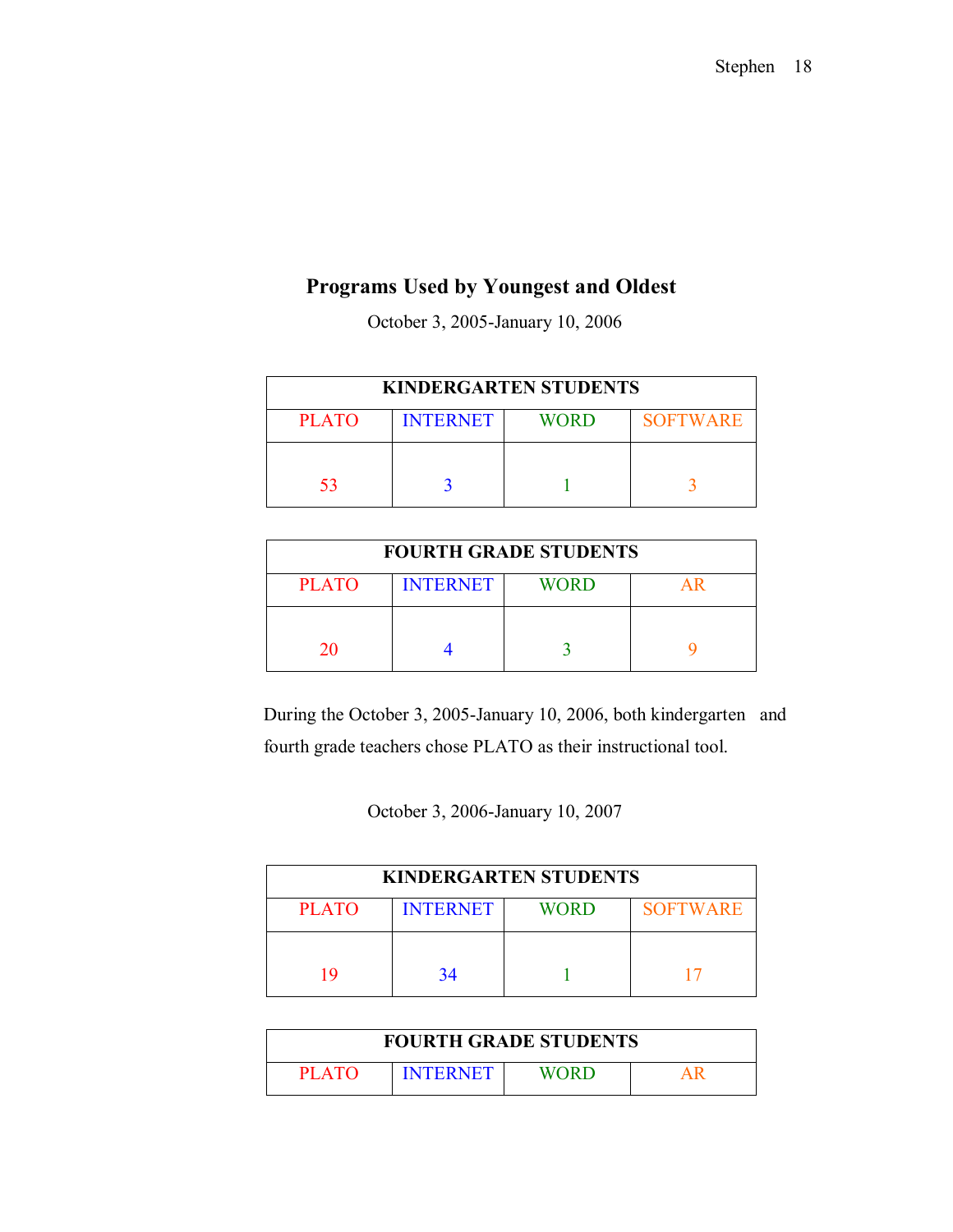| 13 |  |
|----|--|
|    |  |

During the October 3, 2006-January 10, 2007, both kindergarten and fourth grade teachers chose educational internet websites as their instructional tool.

## **Chapter Five: Conclusions**

### **Conclusion**

At St. Amant Primary School, a study was designed to determine whether there was a difference in the use of the computer lab and mobile lab to enhance language arts and mathematics skills. This study also addressed whether there was a difference in the use of the computer lab and mobile lab by grade level. This study consisted of teachers in kindergarten to fourth grade from a rural elementary school. The teachers were given a survey to determine their use and effectiveness of the computer lab and mobile lab. Following the study, a faculty meeting was held to discuss the results and create a plan of action to address any weaknesses and to utilize the strengths of the faculty and the student body.

A school goal at St. Amant Primary School is to increase language arts and math skills. To do this, teachers need to utilize skill based programs such as PLATO throughout their lessons. Mobile labs have proved to be very popular among teachers. With the increase in demand for mobile lab use among all teachers, the teachers will need adequate amount of mobile labs, technical support from systems operator or technology facilitator.

The differences in use of the mobile lab between kindergarten and fourth grade students may be attributed to the differences in fine motor skills and accessibility. It was stated that the desktop computers in the computer lab were easier for the kindergarten students to manipulate. The letters were larger which is beneficial to the students because many of them are unfamiliar with the alphabet. The larger monitor tends to keep their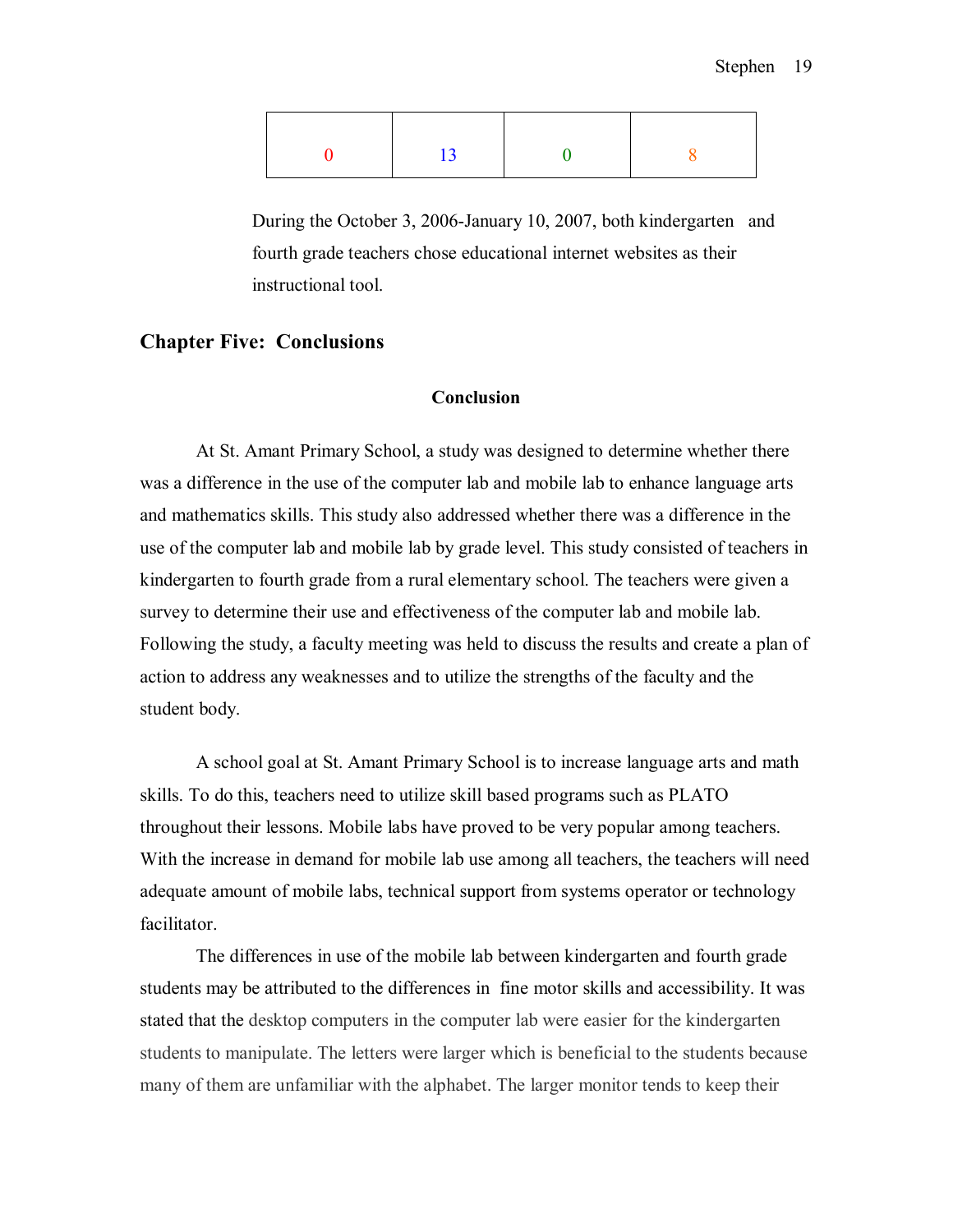attention better. The change in scenery is wonderful for curious eyes. Lastly, there is not as much equipment to set up. Consequently, the kindergarten teachers tend to shy away from the mobile lab, because they believe that their students are not ready for the mouseless laptops. They are still learning to navigate with the attached mouse. The students are not yet capable to set up and utilize the laptops.

However, fourth grade teachers rarely used the computer lab, because of accessibility to the mobile labs. It was stated that the fourth grade students utilized the mobile labs because of the students' independence level and advanced fine motor skills. The main reason fourth grade students utilize the mobile lab is for group research activities. Fourth grade teachers find it easier to incorporate the mobile lab into their lessons, whereas, the computer lab seems like an isolated experience. Lastly, the mobile lab requires little effort because it is readily available; whereas, the computer lab takes more commitment and the transition wastes instructional time.

In the future, the computer lab classroom will become obsolete at this school. Because of this, every grade level will have access to its own computer mobile lab. It is expected that this will benefit the older students. It is recommended that kindergarten use of mobile computer labs be studied to ensure benefit to the younger learners.

 An additional finding with this study was the information provided by the teachers. They expressed that with technical support and faculty suggestions or ideas, the teachers will have a desired level of competency with the mobile labs. With this level of competency, the faculty will utilize technology to enhance their lessons which will indirectly affect the language arts and mathematic skills.

 The majority of the faculty stated that they use technology in their lessons once or twice a week. The faculty stated that technology was mostly used to complete specific projects. It was also stated that a stationary computer lab was preferred over a mobile lab. Plato was recognized as the most effective software for teaching language arts and mathematics. However when Plato was not available, internet sites that was comparable to PLATO was utilized. In order to enhance the use of technology, the faculty stated that additional equipment in the classroom and suggestions or ideas from others would resolve the gap in technology use.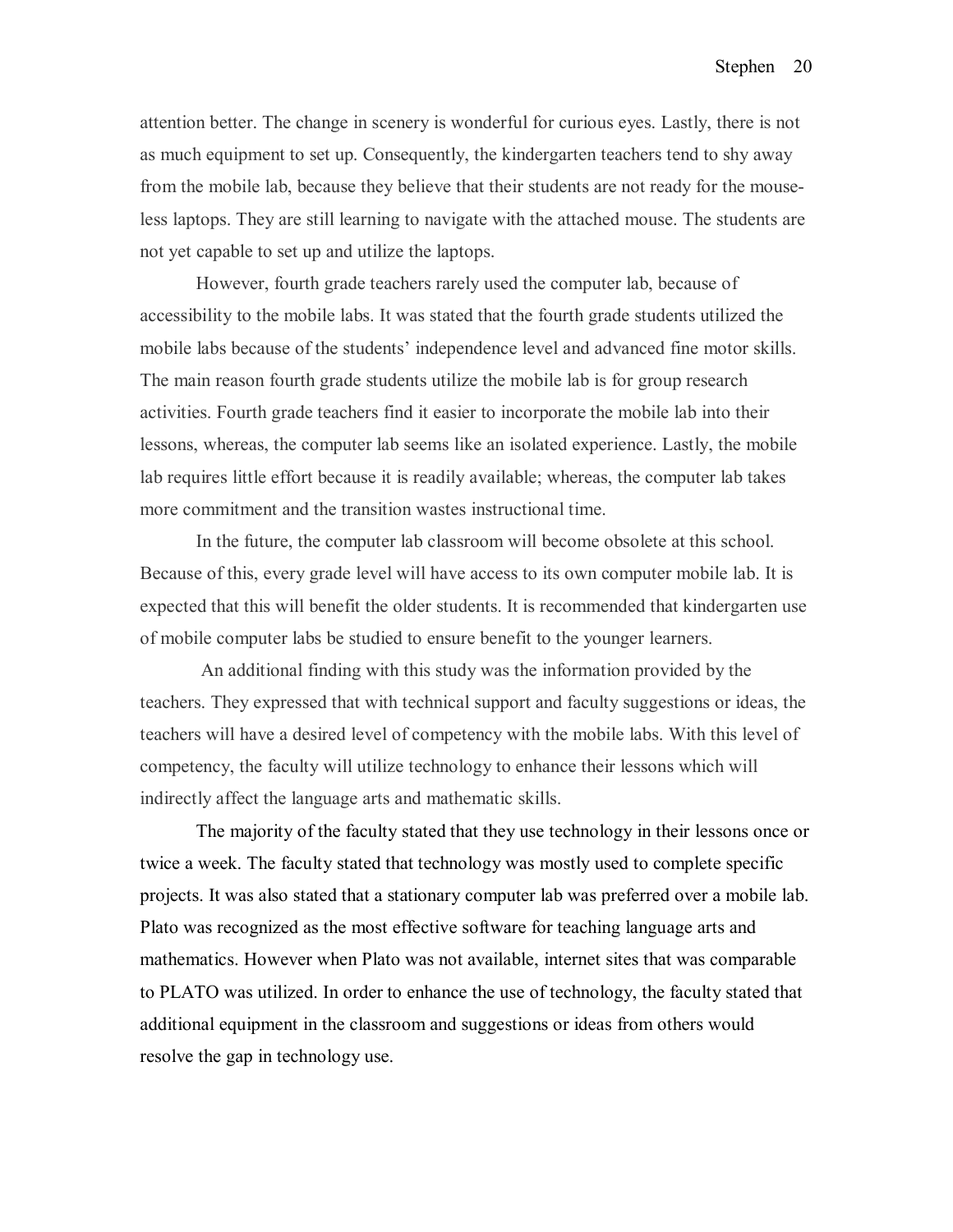### **Recommendations**

 It is recommended to continue the study to see if the accessibility of more mobile labs will increase the technology use among all grade levels. It is also recommended that support and ideas be provided to faculty members in order to provide them with a sense of competency.

### References

- Anderson, M.A. (2000, October). Computer labs and media centers: A natural fit, 20. Retrieved February 4, 2006, from Academic Search Premier database.
- Bignum, C. & Rowan, L. (2004). Flexible learning in teacher education: Myths, muddles, and models. Asia-Pacific Journal of Teacher Education, 32 (3), 213-225.
- Byrom, E. & Bingham, M. (2001). Factors influencing the effective use of technology for teaching and learning: Lessons learned from the SEIR◊TEC intensive site schools. SouthEast Initiative Regional Technology in Education Consortium, 2, 1-25.
- Caverly, D.C. & Mac Donald, L. (2004). Techtalk: Keeping up with technology. Journal of Developmental Education, 28(2), 38-39.
- DeBell, M. & Chapman, C. (2003). Computer and internet used by children and adolescents in 2001. Retrieved April 26, 2007, from Education Statistics **Quarterly** website: http://nces.ed.gov/programs/quarterly/vol\_5/5\_4/2\_1.asp
- Graham, M.J. & Banks, S.R. (2000). Young children's initial exploration of computers. Champaign, IL: Proceedings of the Lilian Katz Symposium. (ERIC Document Reproduction Service No. ED 470908)
- Lanahan, L. & Boysen, J. (2005). Computer technology in the public school classroom: Teacher perspectives. National Center for Education Statistics, 83,1-3.
- Love, M.S. (2004). Multimodality of learning through anchored instruction. Journal of Adolescent of Adult Literacy, 48 (4), 300-310.
- Lovely, Gail. (2001, October). K-2 Tech tips, 68. Retrieved February 4, 2006, from Academic Search Premier database.
- Olsen, Florence. (2000, October). The wireless revolution, 59. Retrieved February 4, 2006, from Academic Search Premier database.